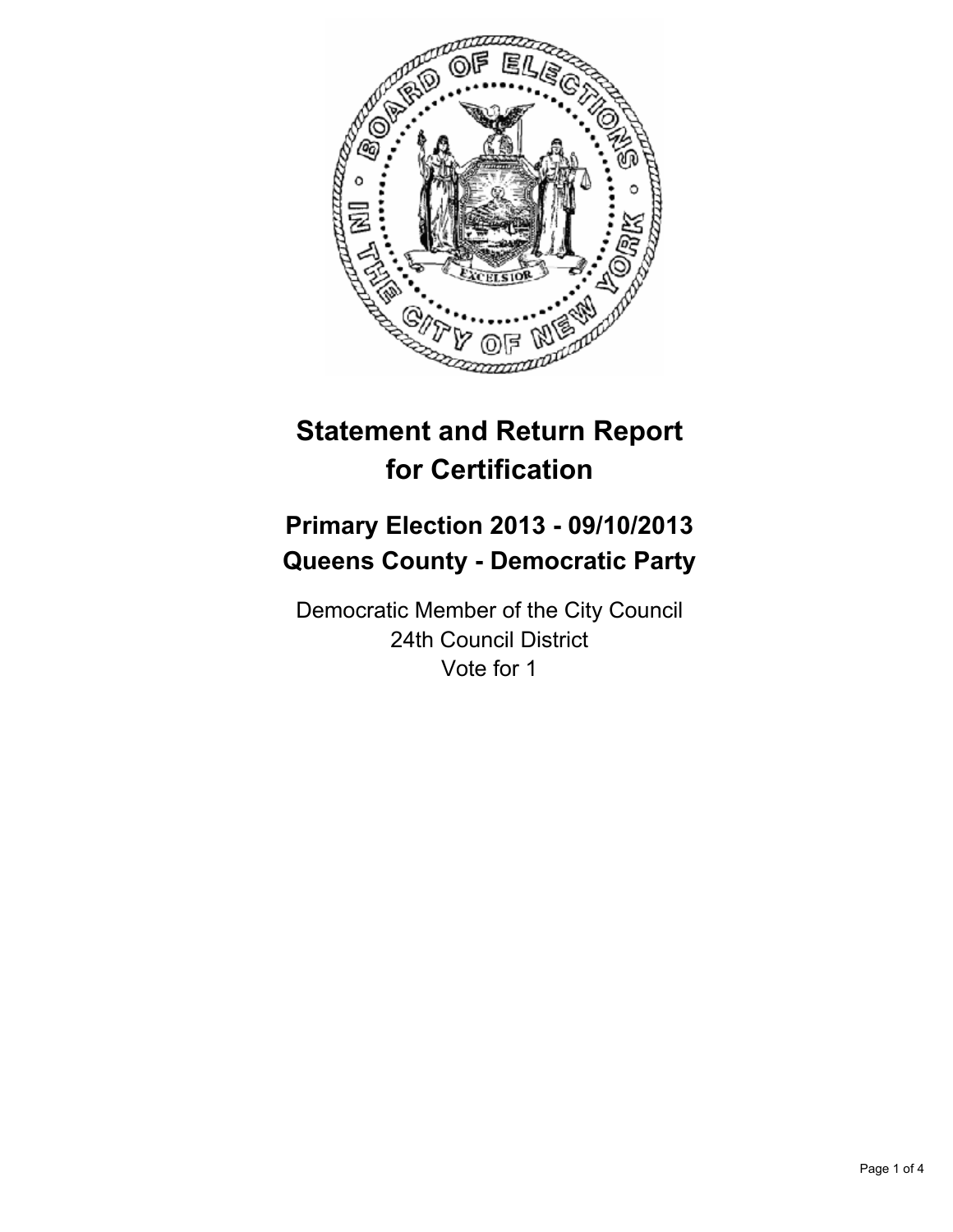

# **Assembly District 24**

| <b>EMERGENCY</b>       | 23    |
|------------------------|-------|
| ABSENTEE/MILITARY      | 81    |
| <b>FEDERAL</b>         | 0     |
| SPECIAL PRESIDENTIAL   | 0     |
| <b>AFFIDAVIT</b>       | 38    |
| <b>RORY I. LANCMAN</b> | 1,072 |
| MUJIB U. RAHMAN        | 598   |
| <b>ANDREA VERAS</b>    | 464   |
| <b>Total Votes</b>     | 2,134 |

### **Assembly District 25**

| <b>EMERGENCY</b>       | 2     |
|------------------------|-------|
| ABSENTEE/MILITARY      | 76    |
| <b>FEDERAL</b>         | 0     |
| SPECIAL PRESIDENTIAL   | 0     |
| AFFIDAVIT              | 13    |
| <b>RORY I. LANCMAN</b> | 1,279 |
| MUJIB U. RAHMAN        | 179   |
| ANDREA VERAS           | 270   |
| <b>Total Votes</b>     | 1,728 |

#### **Assembly District 27**

| <b>Total Votes</b>         | 3.356    |
|----------------------------|----------|
| MANUEL CAUGHMAN (WRITE-IN) |          |
| FRIEDA BARTH (WRITE-IN)    |          |
| ANDREA VERAS               | 699      |
| MUJIB U. RAHMAN            | 299      |
| <b>RORY I. LANCMAN</b>     | 2,356    |
| <b>AFFIDAVIT</b>           | 34       |
| SPECIAL PRESIDENTIAL       | $\Omega$ |
| <b>FEDERAL</b>             | 0        |
| ABSENTEE/MILITARY          | 162      |
| <b>EMERGENCY</b>           | 130      |

## **Assembly District 29**

| <b>EMERGENCY</b>       |     |
|------------------------|-----|
| ABSENTEE/MILITARY      | 64  |
| <b>FEDERAL</b>         | 0   |
| SPECIAL PRESIDENTIAL   | 0   |
| AFFIDAVIT              | 6   |
| <b>RORY I. LANCMAN</b> | 158 |
| MUJIB U. RAHMAN        | 80  |
| ANDREA VERAS           | 112 |
| <b>Total Votes</b>     | 350 |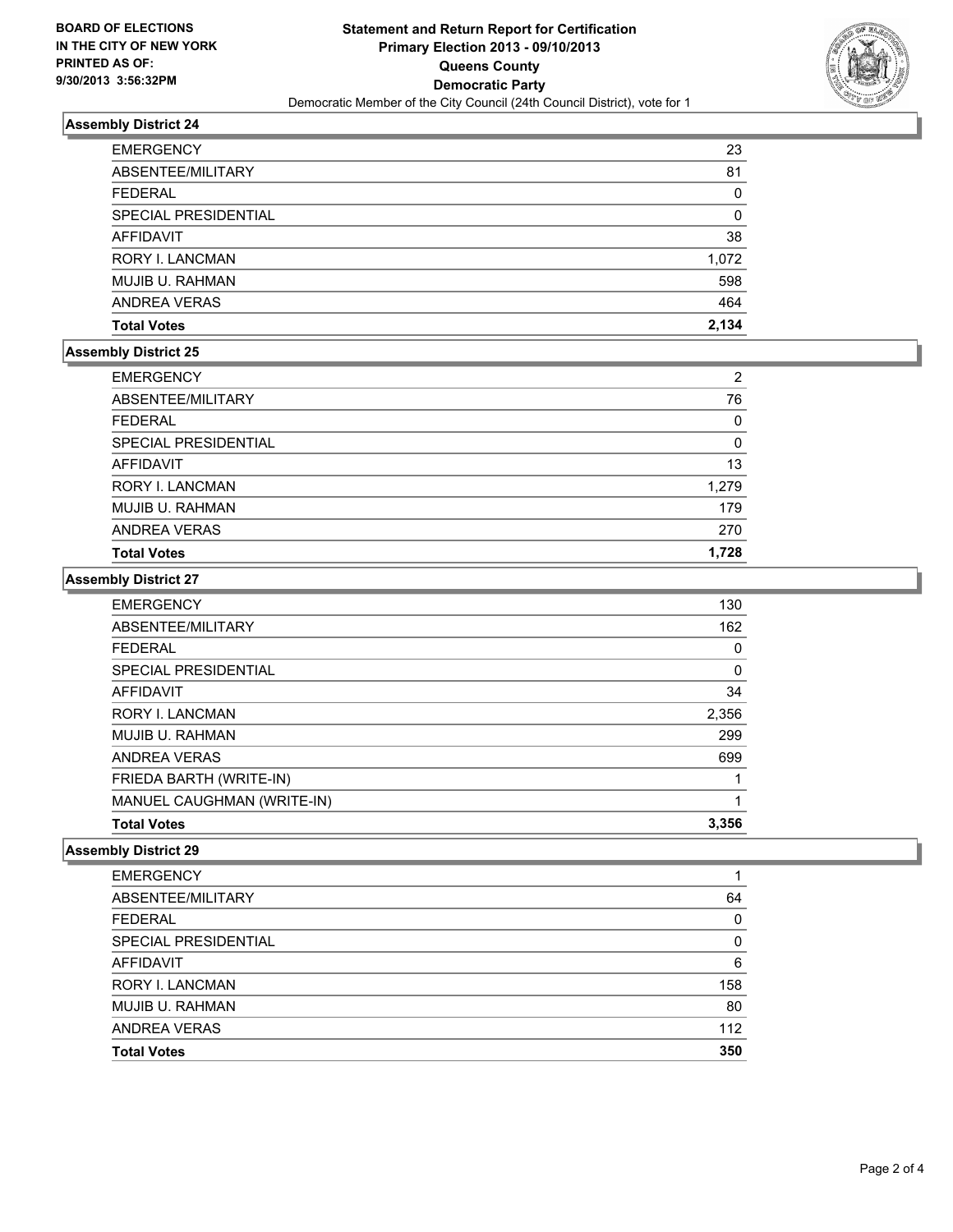

# **Assembly District 32**

| <b>EMERGENCY</b>       | 0   |
|------------------------|-----|
| ABSENTEE/MILITARY      | 12  |
| <b>FEDERAL</b>         | 0   |
| SPECIAL PRESIDENTIAL   | 0   |
| AFFIDAVIT              | 17  |
| <b>RORY I. LANCMAN</b> | 225 |
| MUJIB U. RAHMAN        | 247 |
| ANDREA VERAS           | 206 |
| <b>Total Votes</b>     | 678 |